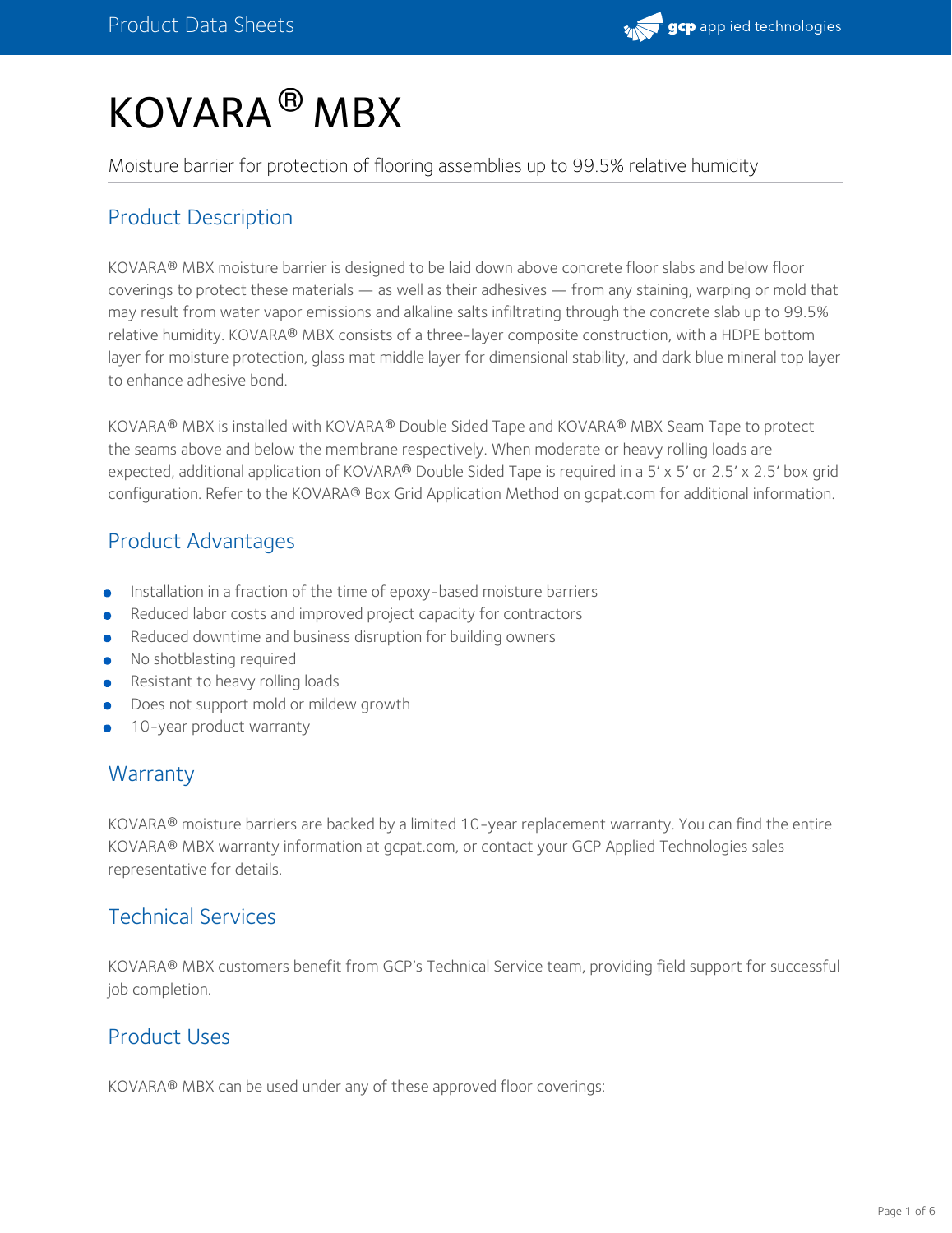

- Carpet tile
- VCT-vinyl composition tile
- SVT-solid vinyl tile
- **•** LVT/LVP-luxury vinyl tile/luxury vinyl plank
- **SDT-static dissipative tile**
- **•** Laminate flooring
- **Ceramic tile**
- **•** Porcelain tile
- **•** Natural stone
- **Broadloom carpet**
- Woven synthetic-backed stretch-in, double glue and direct glue carpet
- PVC backed carpet
- **Urethane foam backed carpet**
- **Compressed urethane backed carpet**
- **Recycled backed carpet**
- **Engineered wood-floating or direct glue**
- **Bamboo**

The following specialty floors require review to verify existing conditions and use to ensure the best installation; please contact your local GCP flooring sales rep or GCP Technical Services for a warranty registration form or any other questions.

- Commercial and residential sheet vinyl flooring
- Rubber flooring
- Resilient sports flooring
- Wood court flooring

## Installations Guidelines

#### Slab RH Testing and Pre-Installation Requirements

All concrete slabs, regardless of grade, should be tested for moisture content using the approved method of RH in-situ probe testing in accordance to the latest version of ASTM F-2170. Slabs should only be tested 28 days after pour and once the slab has been allowed to realize appropriate service conditions, which includes permanent heat/HVAC operations and complete enclosure of the space.

Acclimate all flooring materials and adhesives in accordance with the flooring manufacturer's recommendation. Floors and the planned installation space should be conditioned at least 48-72 hours prior to the start of the installation. Environmental conditions should remain constant during the installation and after the installation is completed. Permanent HVAC should be in operation and set to between 65°F -85°F.

Always inspect KOVARA ® MBX, KOVARA® tapes, and flooring materials for physical damage and/or defects. The installation of defective or damaged materials, in most cases, may deny any future rights to a claim.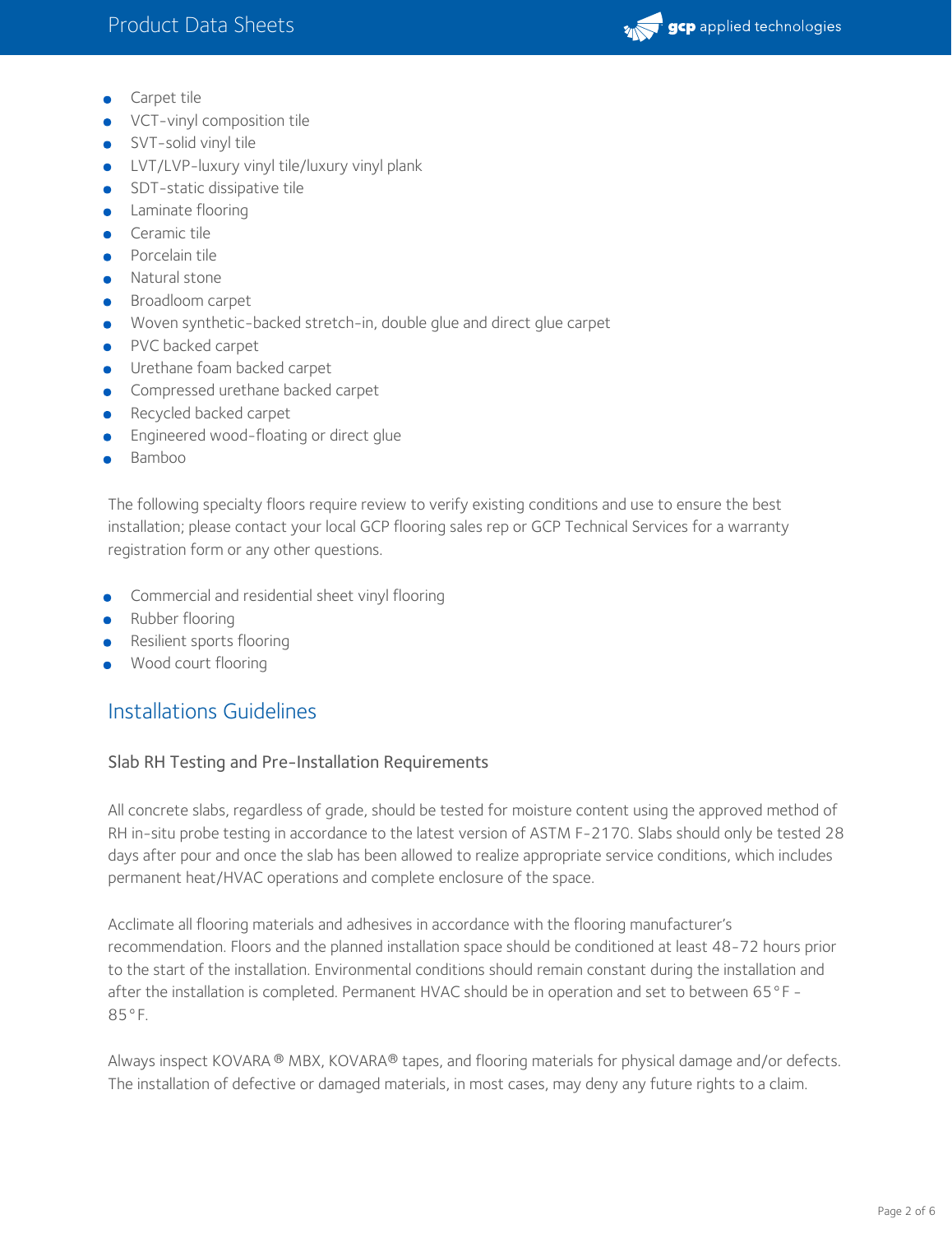

KOVARA® MBX installations, including floor preparation and finished flooring, should not be started or installed where further trade work on or above the product will be required. Always read the associated documentation and installation instructions for all flooring, adhesives and underlayment to be installed.

When selecting adhesives, KOVARA ® MBX is considered a non-porous surface. The appropriate adhesive, recommended trowel size and/or spread rate should be specified by the flooring manufacturer. If considering adhesives classified for wet-set applications, contact GCP Technical Services for specific application recommendations.

#### Concrete Substrate Preparation

All of the recommended work practices contained in these guidelines are in conformance with the most recent version of ASTM-710 and acceptable industry guidelines as approved by RFCI. The installation contractor is solely responsible for determining the suitability of a slab, moisture testing and use prior to starting the installation of KOVARA® MBX.

The concrete slab should be smooth, dry, clean and structurally sound. Dust and other contaminants may have an effect on the mechanical bond of the KOVARA® tapes to the substrate and overall performance of the system.

All surface cracks, grooves, depressions, control or other non-moving joints greater than 1/8" should be filled and sanded smooth with the plane of the substrate using modified Portland cement patching compounds or an epoxy injection. Crowns in slab or protrusions should be smoothed in the same manner. Patching materials should be allowed to completely dry prior to the application of KOVARA® MBX and finished flooring materials.

Existing adhesives should be completely removed to provide a tack-free substrate. Please follow the RFCI's (Resilient Floor Covering Institute) "Recommended Work Practices for Removal of Existing Floor Covering and Adhesive."

Substrates that have been installed with cutback adhesives should only be removed in strict accordance with local, state and federal guidelines. If the slab has been abated using a chemical process, immediately contact GCP Technical Services for additional encapsulation and installation recommendations.

Do not use gypsum - or plaster-based patching compounds underneath KOVARA ® MBX. Areas requiring deep fill, other than a skim coat, should only be repaired using a MRP (moisture resistant patch) or exterior grade patching/repair compound. Consult your manufacturer for additional recommendations on these types of substrate repair products.

#### Installation Over Existing Resilient Flooring

Ensure the existing floor is well bonded and securely attached. Such installations should not exceed one layer of non-cushioned resilient flooring beneath KOVARA® MBX.

The existing floor must show no indication of failure related to moisture or alkalinity. Tiles that have debonded, cracked or cupped should be removed and replaced with new flooring tile or filled with an approved patching compound to smoothly transfer to the surrounding flooring materials.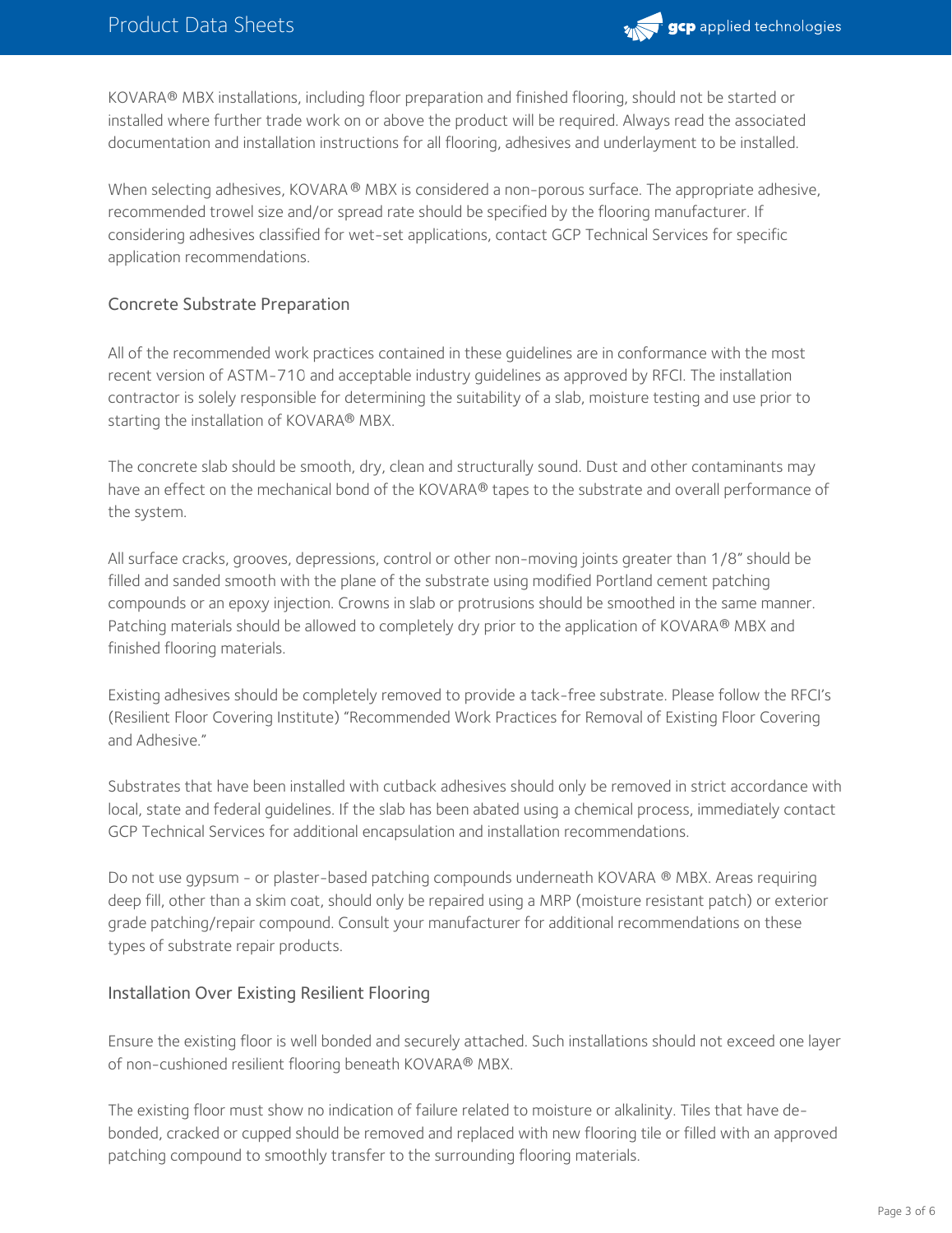

Floors with embossed surfaces or textures should be made smooth using an approved latex embossing leveler or modified Portland cement patching compound approved for this process.

All waxes and/or sealers should be removed using industry approved methods prior to the installation of KOVARA® tapes and encapsulation KOVARA® MBX.

#### KOVARA™ MBX Installation

Apply KOVARA® 4" double-sided tape at all doorways and transitions to other flooring materials to prevent air from entering below the system or movement of the KOVARA® MBX. If the floor to be installed will be heavily trafficked or used with heavy rolling loads, please refer to the Box Grid Application Method on gcpat.com before continuing.

Evaluate the KOVARA® MBX seam layout by measuring across the room and laying chalk lines to clearly identify the seam line locations. These lines will serve as a guide for setting the required 4" double-sided tape correctly. Begin by setting the first chalk line 4'10" away from one wall, and then measure all subsequent lines at 5' intervals away from the first chalk line. Continue this pattern across the entire room.

When installing around floor monuments, columns, or poles, splice the KOVARA ® MBX to fit around the obstructions and tape to secure the seams in this area.

Begin placing the tape by anchoring the double-side tape along the first chalked line. The edge of the tape closest to the first wall should sit right along the chalk line. Pull the tape across the entire length of the seam line. Set the KOVARA® Double Sided Tape in place and roll the KOVARA® Double Sided Tape, ensuring that you have removed any wrinkles and the tape is flat. DO NOT REMOVE THE RELEASE FILM FROM THE KOVARA® DOUBLE-SIDED TAPE AT THIS TIME. Continue the process by placing tape at each of the newly snapped chalk lines, with the edge of the tape closest to the first wall sitting along the chalk line.

Unroll the KOVARA® MBX material starting at a wall, ensuring that the first piece falls exactly centered across the installed KOVARA® double-sided tape. The smooth, glossy side of the KOVARA® MBX should be facing the substrate (down) and the rough, textured side should be facing up. Net fit to walls and trim to fit. Individual cuts should not exceed 30 linear feet in length.

Repeat the previous step to complete the layout of subsequent pieces, ensuring that the end cuts are staggered to allow the offset of cross seams.

Working from one side of the room, lightly butt the first two adjacent pieces of KOVARA  $\; \; \circ \;$  MBX together ensuring that both sheets fall centered over the previously placed KOVARA® double-sided tape. Continue by removing the release film through the seam, while at the same time setting the KOVARA® MBX membrane into the tape. Continue this process across the entire installation, and roll all seams with either a hand roller or 75-100 pound resilient roller. NEVER OVERLAP SEAMS as it may telegraph through the finished flooring, and NEVER USE COMPRESSION METHOD at any seams.

Complete the installation by setting the blue KOVARA ® MBX seam tape across the top of all side seams and cross seams. Maintain adequate tension on the tape when setting to minimize bubbling and wrinkling. Roll the seam with the approved roller.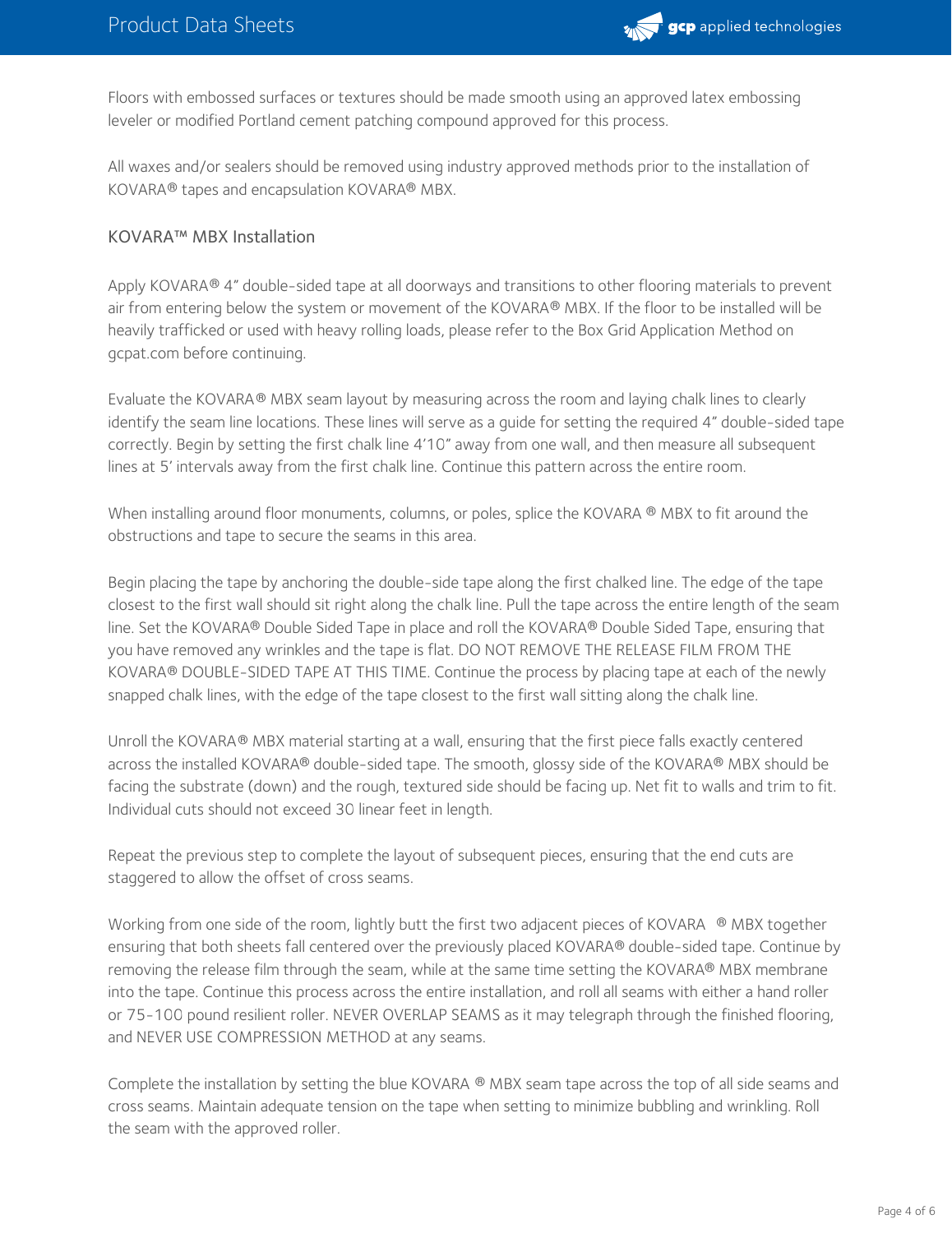

#### Finished Flooring Installation

Sweep the KOVARA® MBX membrane to remove any installation debris, dust or dirt that may have accumulated during the application. Complete the finished flooring installation in accordance with all manufacturer guidelines. Apply the adhesive directly to the surface of the KOVARA® MBX in accordance with the manufacturer's recommendation for non-porous substrates.

With the continuous advancement of flooring technologies, it is impossible to list all of the products that can be effectively installed using KOVARA® MBX. If your product is not included in the list of approved floor coverings, please contact GCP Technical Services for additional information. Always follow your specific flooring manufacturer's recommendations for installation over non-porous substrates.

Perform necessary planning and layout of all flooring materials. We recommend lighter chalks as they will be clearly seen on the surface of the KOVARA® MBX. Always adjust the layout to avoid seam joints falling directly over a KOVARA® MBX seam.

Caution should be taken to ensure the KOVARA ® MBX membrane is not cut, damaged or punctured. Some adhesives may take longer to flash off and cure compared to installations over porous concrete. Always use a new trowel with the recommended notch for each application.

DO NOT install broadloom carpeting requiring crab stretching, stay nailing or heavy knee-kicking to align patterns; they can cause distortion to the KOVARA® MBX.

Do not mechanically fasten wood flooring through KOVARA ® MBX. Regarding floating flooring systems, carefully follow all flooring manufacturer's recommendations for the installation.

Installing ceramic, porcelain, or natural stone tile materials requires KOVARA ® MBX to be anchored to the substrate using <code>KOVARA®</code> double-sided tape in a 5'x5' box grid. Please refer to the <code>KOVARA®</code> Box Grid Application Method on gcpat.com.

When using a thin-set application method for ceramic, porcelain, or stone tile, either a polymeric modified or unmodified setting material is acceptable. Refer to the local building codes and ANSI/TCNA guidelines for approved installation practices.

#### Initial Maintenance

Upon completion of the finished flooring installation, KOVARA ® MBX requires a minimum of 120 hours (5  $\,$ days) before conducting initial 'wet' cleaning or maintenance. Failure to follow this requirement may result in improper adhesive curing and/or failure of the adhesive bond. Always clean and maintain flooring with neutral pH cleaning products.